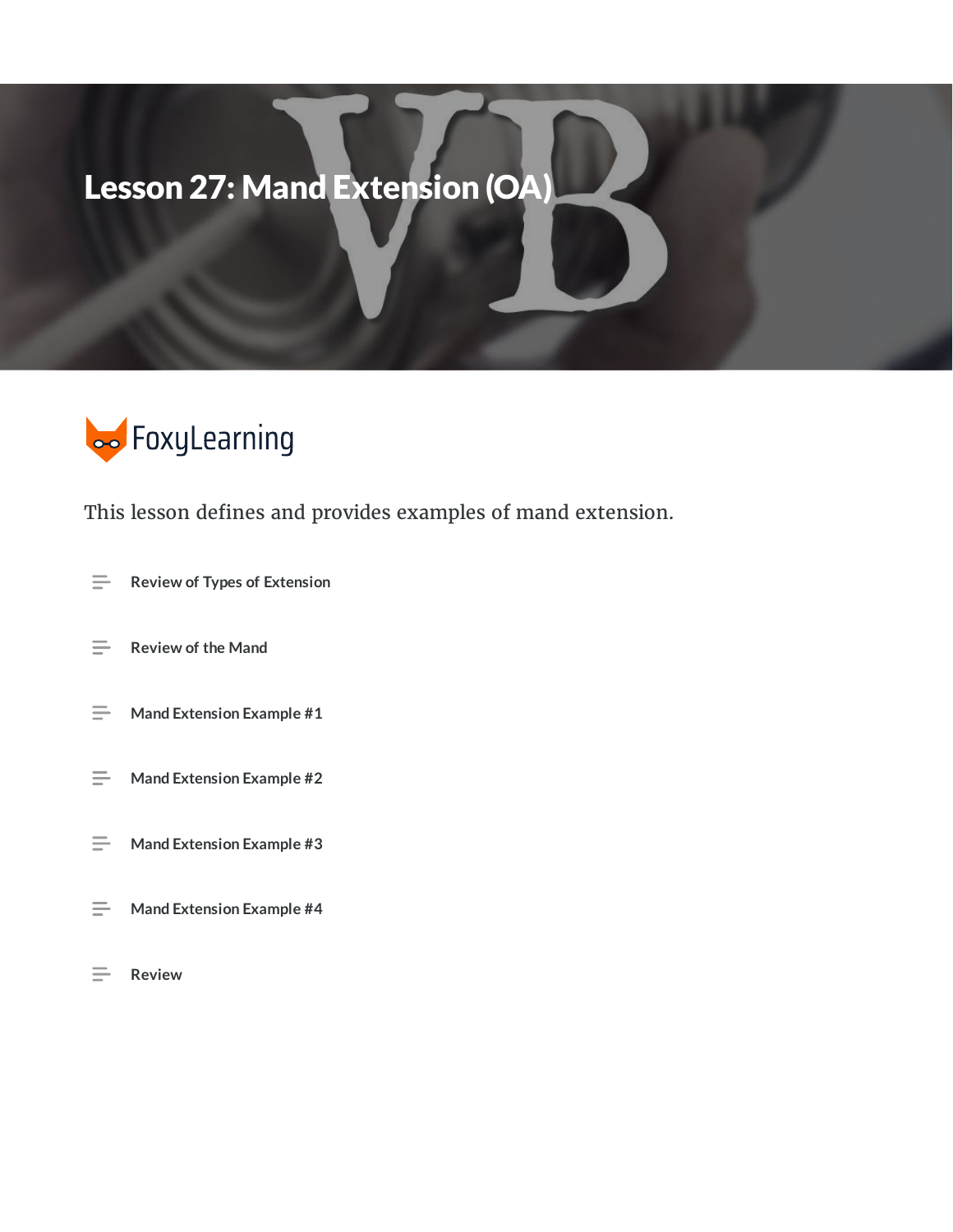*Page 1 of 7*

#### **Review of Types of Extension**

**00:13**

All of the extensions of verbal behavior presented up to this point have been the result of a novel stimulus sharing either relevant or irrelevant features with a stimulus which has previously acquired control over the response that is now evoked.



**GENERIC EXTENSION** shares **all** relevant features



**METAPHORICAL EXTENSION** shares **some** relevant features



**METONYMICAL EXTENSION** shares some **irrelevant** features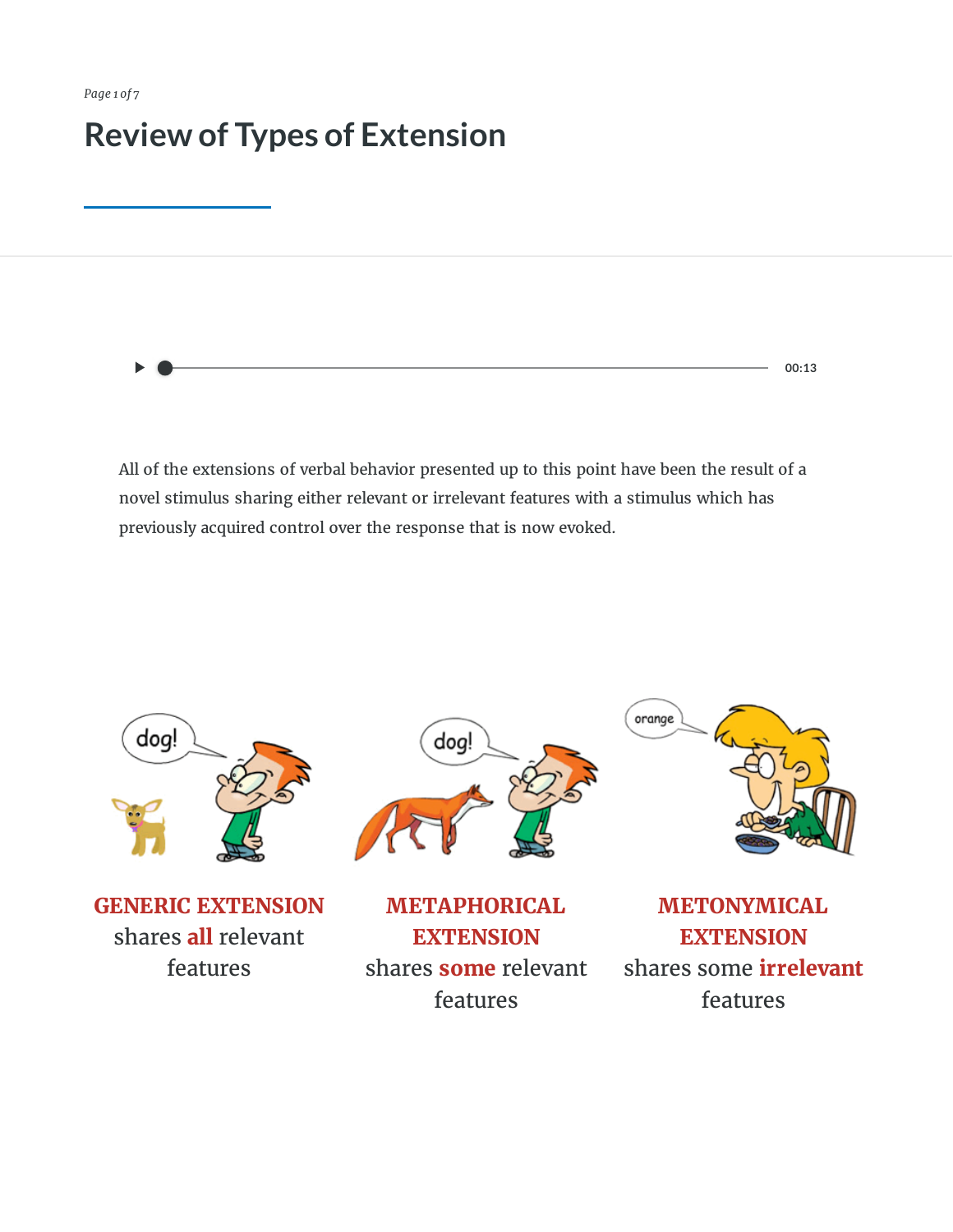#### **Review of the Mand**

**00:28**

The form of the **mand**, however, is not determined by a prior stimulus. Therefore, there are no relevant stimulus features. Whether or not those environmental events which we call establishing operations have features that can be called either relevant or irrelevant is a complex matter and is beyond the scope of this introductory tutorial. Although the form of the response is not controlled by a prior stimulus, other stimuli, including audience variables, may determine whether or not the specific response form is emitted.



#### **Mand**

A form of verbal behavior with the following features: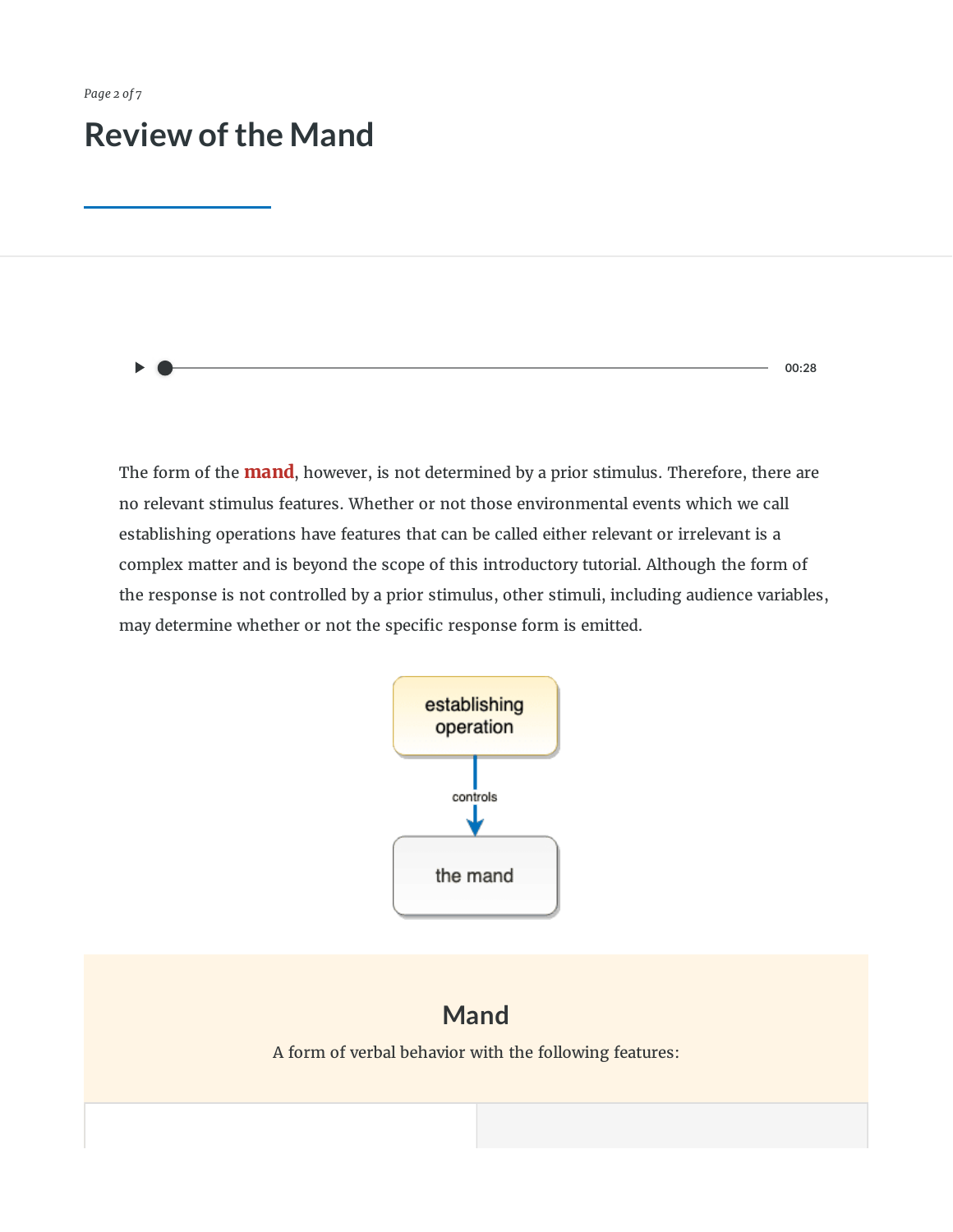| <b>DEFINING FEATURES</b>                                                                                                        | <b>IRRELEVANT FEATURES</b> |
|---------------------------------------------------------------------------------------------------------------------------------|----------------------------|
| The response is verbal                                                                                                          |                            |
| The form of the response is controlled by an establishing operation                                                             |                            |
|                                                                                                                                 |                            |
| <b>DEFINING FEATURES</b>                                                                                                        | <b>IRRELEVANT FEATURES</b> |
| The musculature with which the response is executed (vocal, written,<br>gestural, etc.)                                         |                            |
| The type of reinforcement made currently effective by the establishing<br>operation (may be conditioned or unconditioned, etc.) |                            |
| Whether or not the current response is followed by reinforcement                                                                |                            |
|                                                                                                                                 |                            |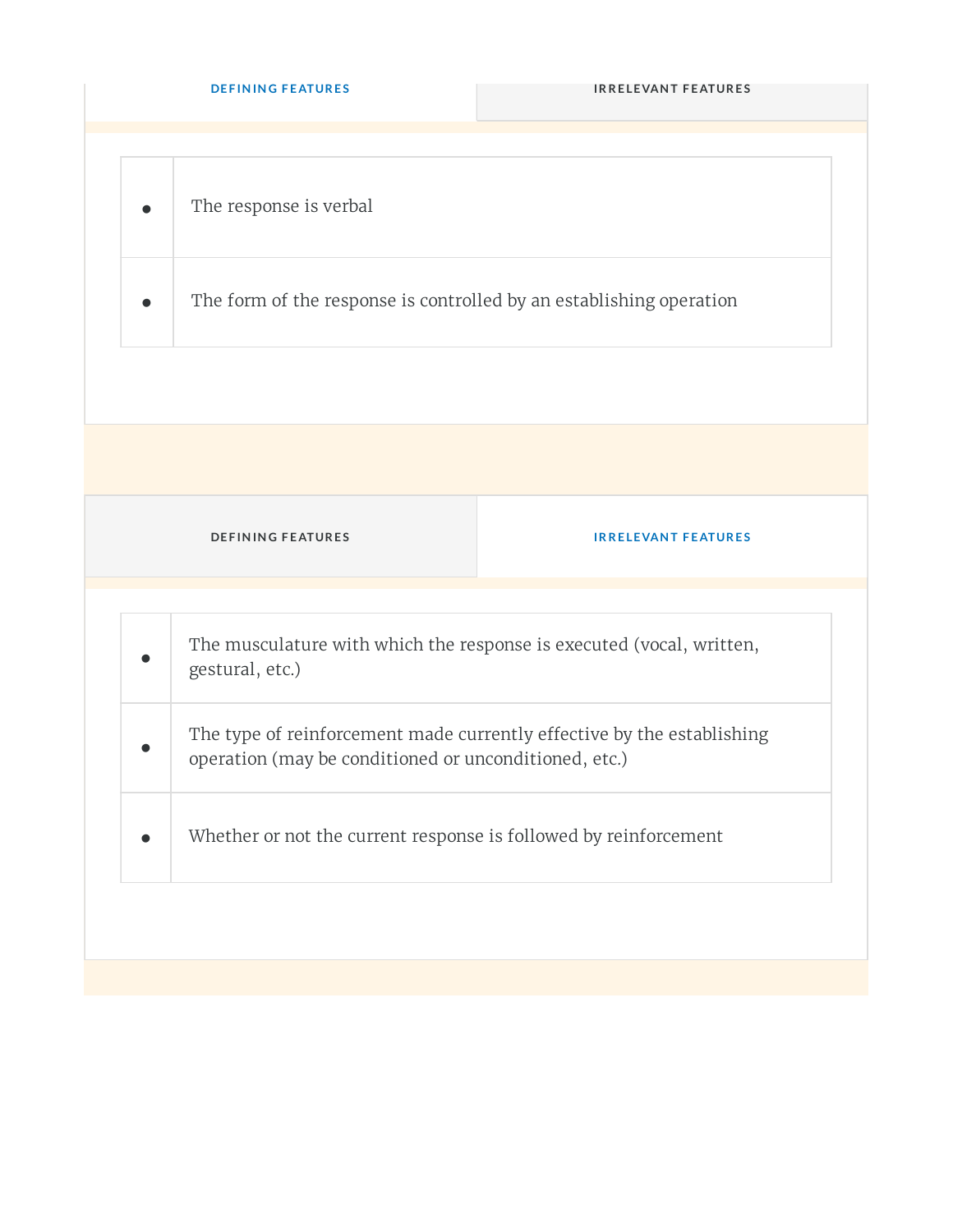**00:09**

For example, a girl may learn to mand "candy" from her parents and then have a fairly strong tendency to mand candy from strangers who may in some way resemble her parents.



parents stranger danger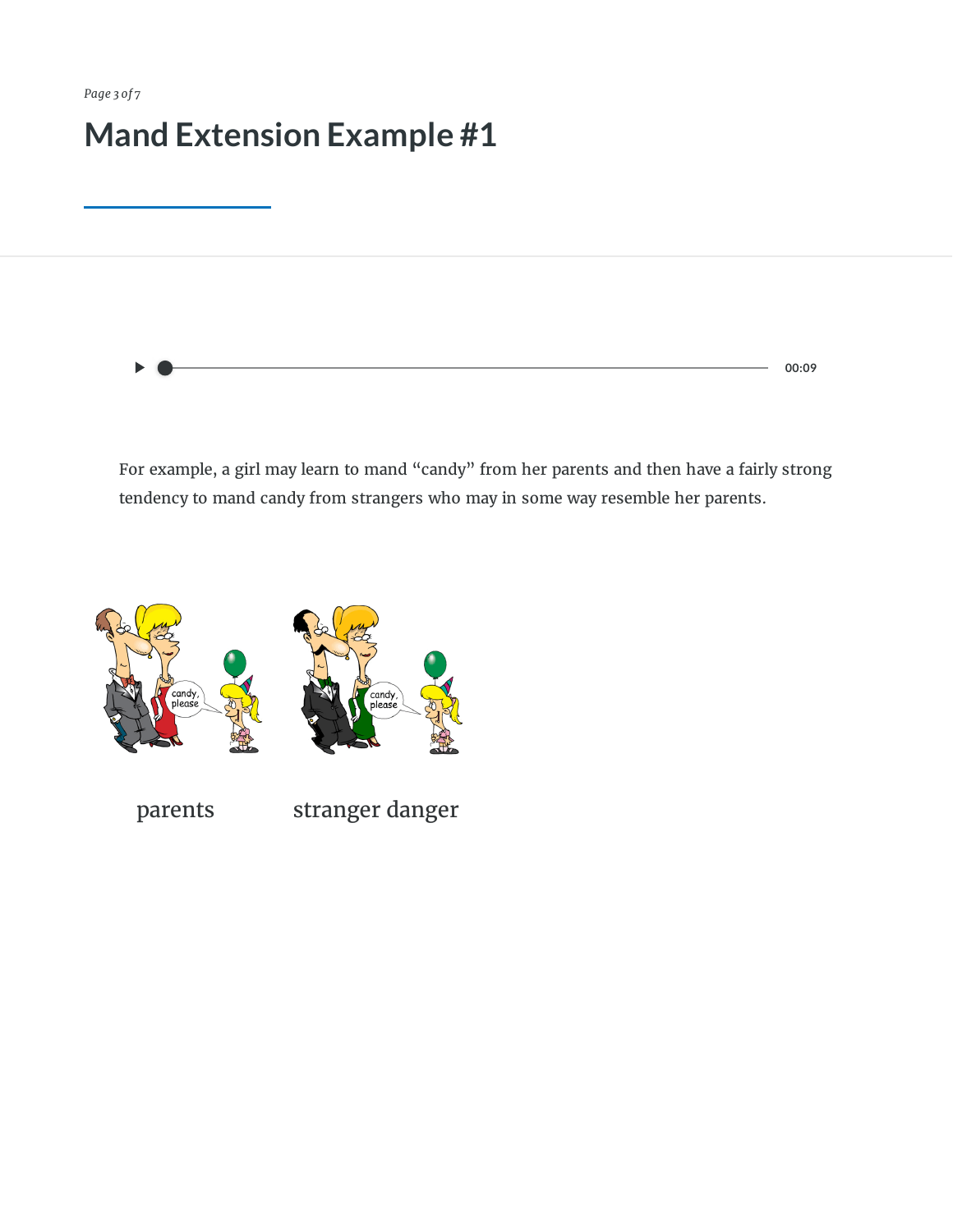**00:11**

Similarly, a boy who has learned to mand water in his own kitchen may also begin to mand water in other people's houses or any place that has a faucet or fountain that resembles the faucet in his own kitchen.

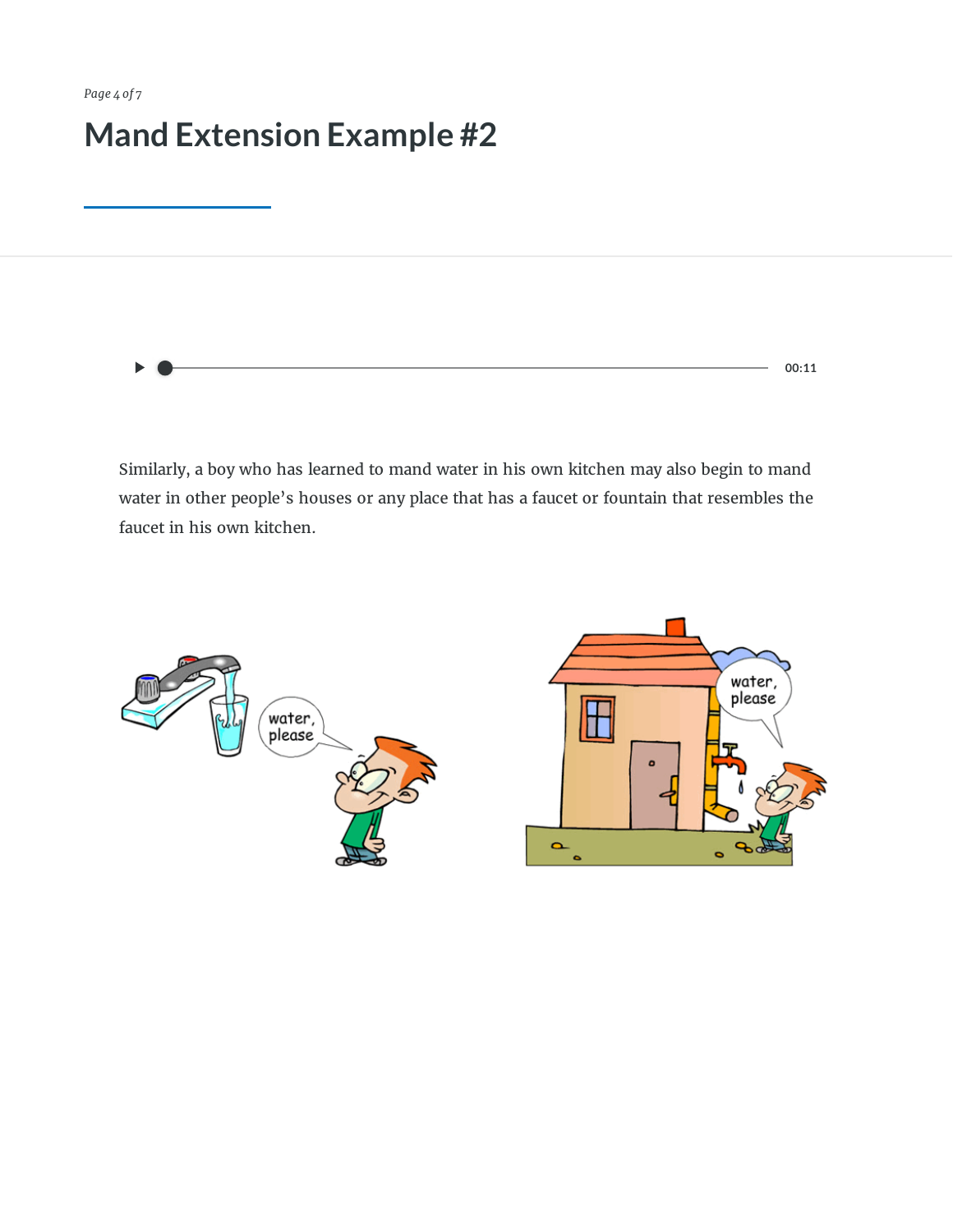**00:23**

We may also begin to mand in the presence of listeners who are not really capable of reinforcing us. The process of extinction minimizes this tendency; however, we still retain some tendency to mand the behavior of dolls, small babies, or untrained animals. In such cases, the establishing operations are likely to be virtually identical to those that evoked the same response forms in the presence of reinforcing audiences.

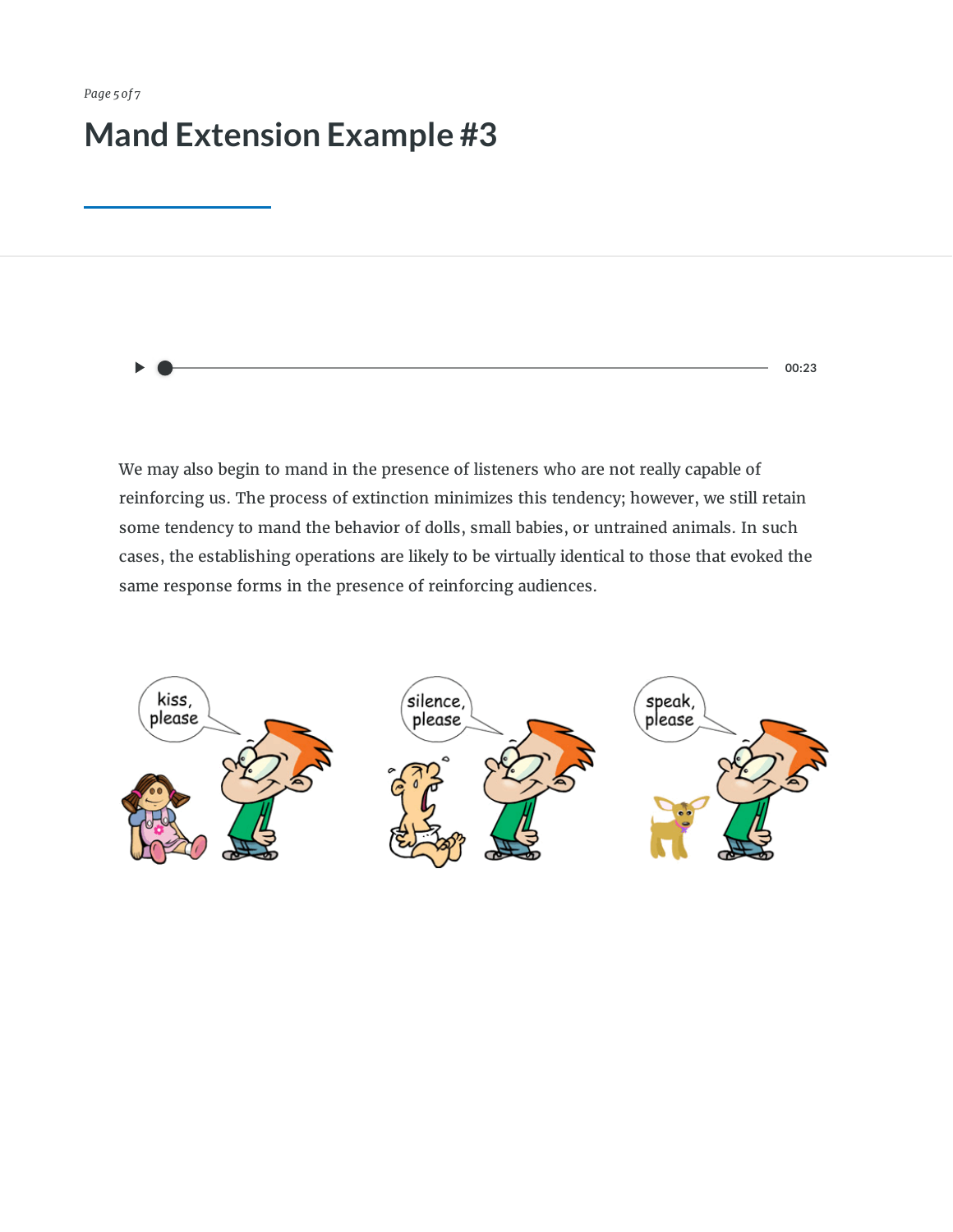**00:23**

A final type of mand extension occurs when we make a mand that has never been reinforced before. Having successfully manded "water," we mand "milk" for the first time. For this to occur, the speaker must have acquired a generalized mand form such as "May I have some .<sup>2"</sup> In addition, the response form, the vocal response "milk," must already have

been learned as part of another elementary relationship, usually a tact.